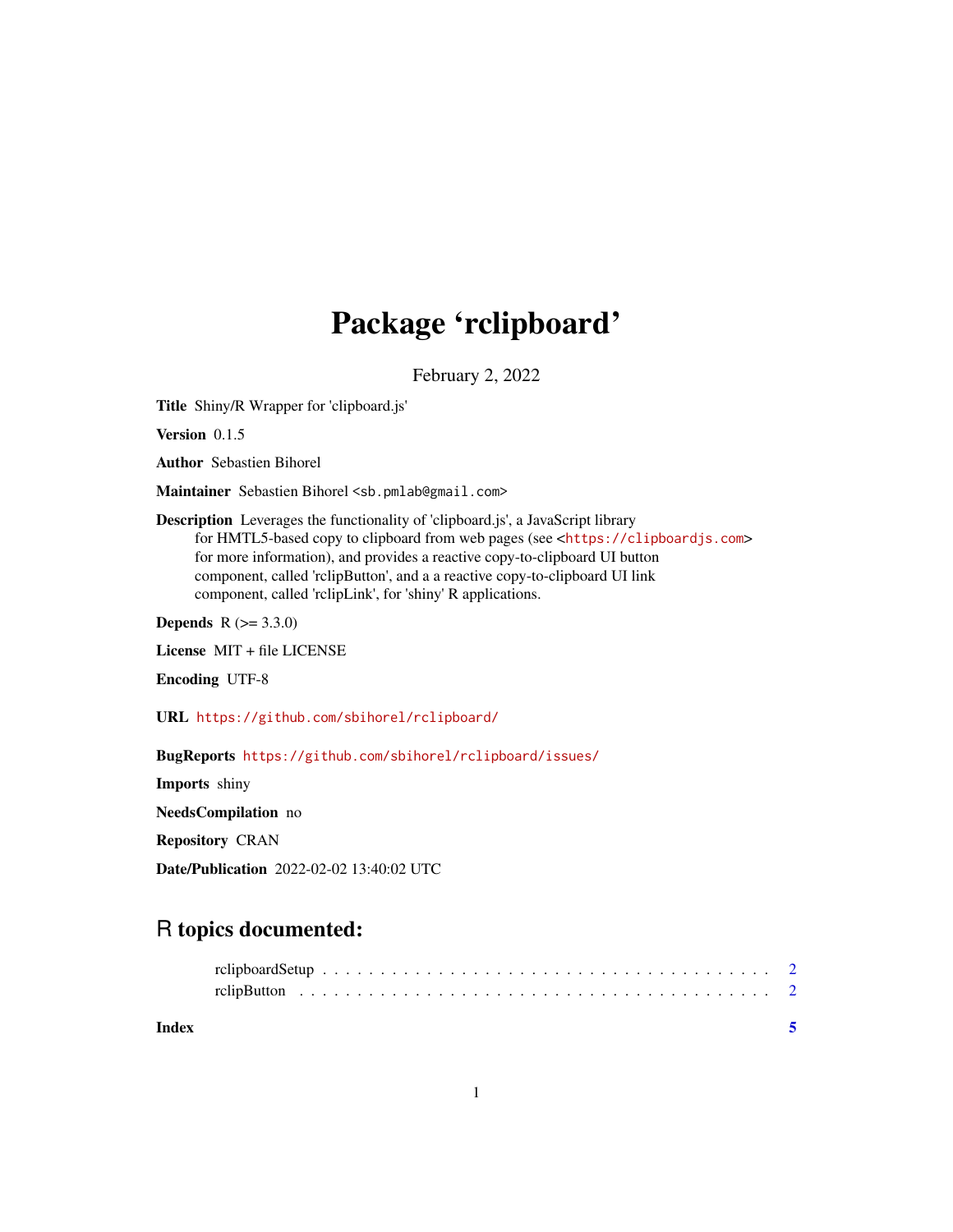<span id="page-1-2"></span><span id="page-1-0"></span>rclipboardSetup *Include clipboard.js*

#### Description

This will include the clipboard.js in the head tag.

#### Usage

rclipboardSetup()

#### Details

Inclusion of clipboard.js will do so only once, since the code is wrapped inside a [singleton](#page-0-0) call.

rclipboardSetup() must be called in the ui function of the Shiny app before a [rclipButton](#page-1-1) is created (typically in the server function)

#### Value

A shiny::tagList

#### Author(s)

Sebastien Bihorel

#### References

https://clipboardjs.com/

#### See Also

[rclipButton](#page-1-1)

<span id="page-1-1"></span>rclipButton *Action button or action link to send information to clipboard*

#### Description

Creates an action button or link that will send user-defined text to the OS clipboard.

#### Usage

```
rclipButton(inputId, label, clipText, modal = FALSE, ...)
rclipLink(inputId, label, clipText, modal = FALSE, ...)
```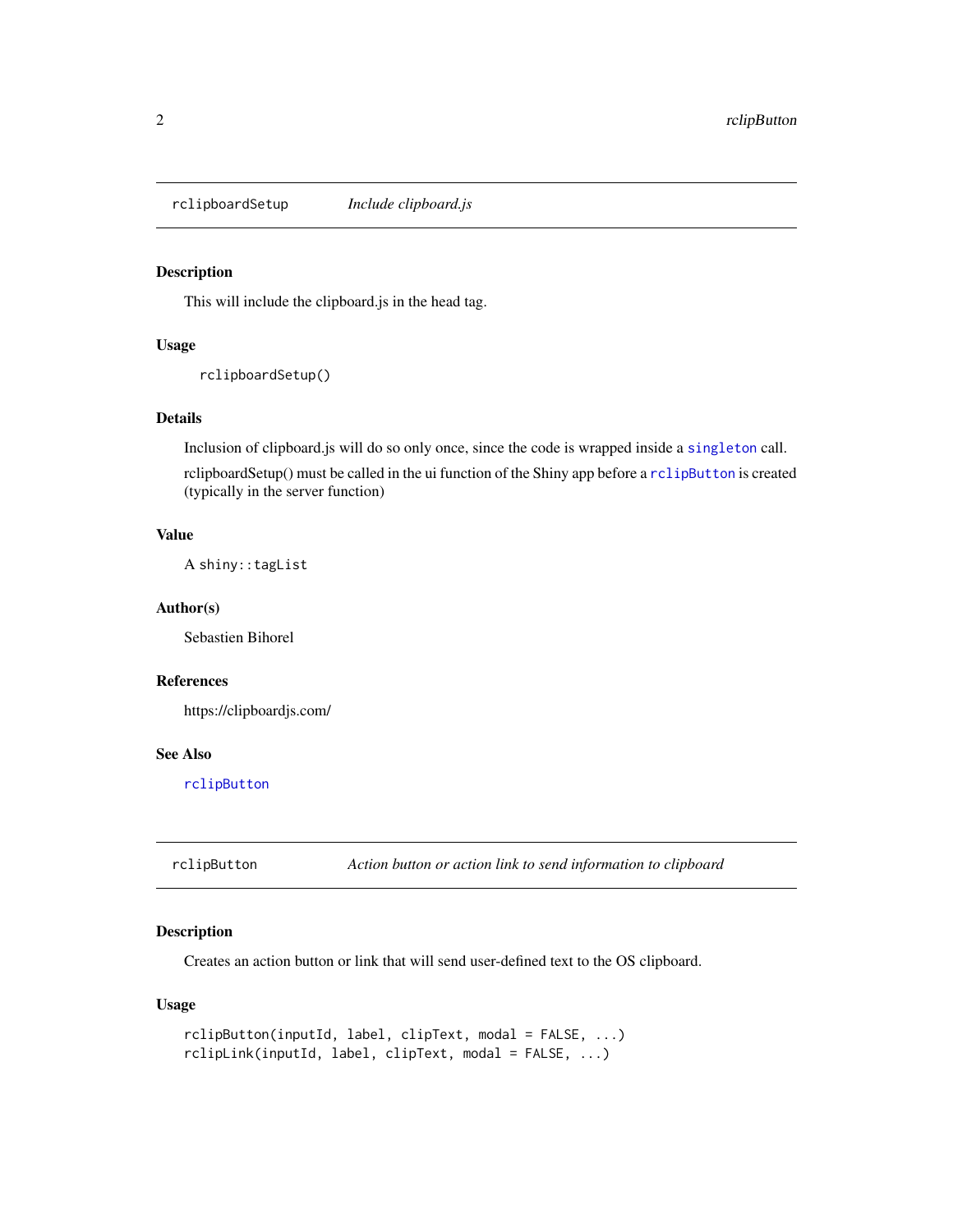#### <span id="page-2-0"></span>rclipButton 3

#### Arguments

| inputId  | The input slot that will be used to access the value.                                                             |
|----------|-------------------------------------------------------------------------------------------------------------------|
| label    | The contents of the button or link-usually a text label, but you could also use<br>any other HTML, like an image. |
| clipText | A single scalar character variable to be sent to the clipboard.                                                   |
| modal    | A logical flag indicating whether the button will be shown in a modal window<br>(TRUE) or not (NOT).              |
| $\cdot$  | Additional arguments (e.g. icon or width) passed down to action Button or<br>actionLink.                          |

#### Author(s)

Sebastien Bihorel

#### References

https://clipboardjs.com/

#### See Also

[rclipboardSetup](#page-1-2)

#### Examples

```
## Not run
## Not run:
library(rclipboard)
library(shiny)
```

```
# The UI
ui <- bootstrapPage(
  rclipboardSetup(),
```
# Add a text input textInput("copytext", "Copy this:", "Zlika!"),

# UI ouputs for the copy-to-clipboard buttons uiOutput("clip"),

# A text input for testing the clipboard content. textInput("paste", "Paste here:")

### $\overline{\phantom{a}}$

```
# The server
server <- function(input, output) {
```
# Add clipboard buttons output\$clip <- renderUI({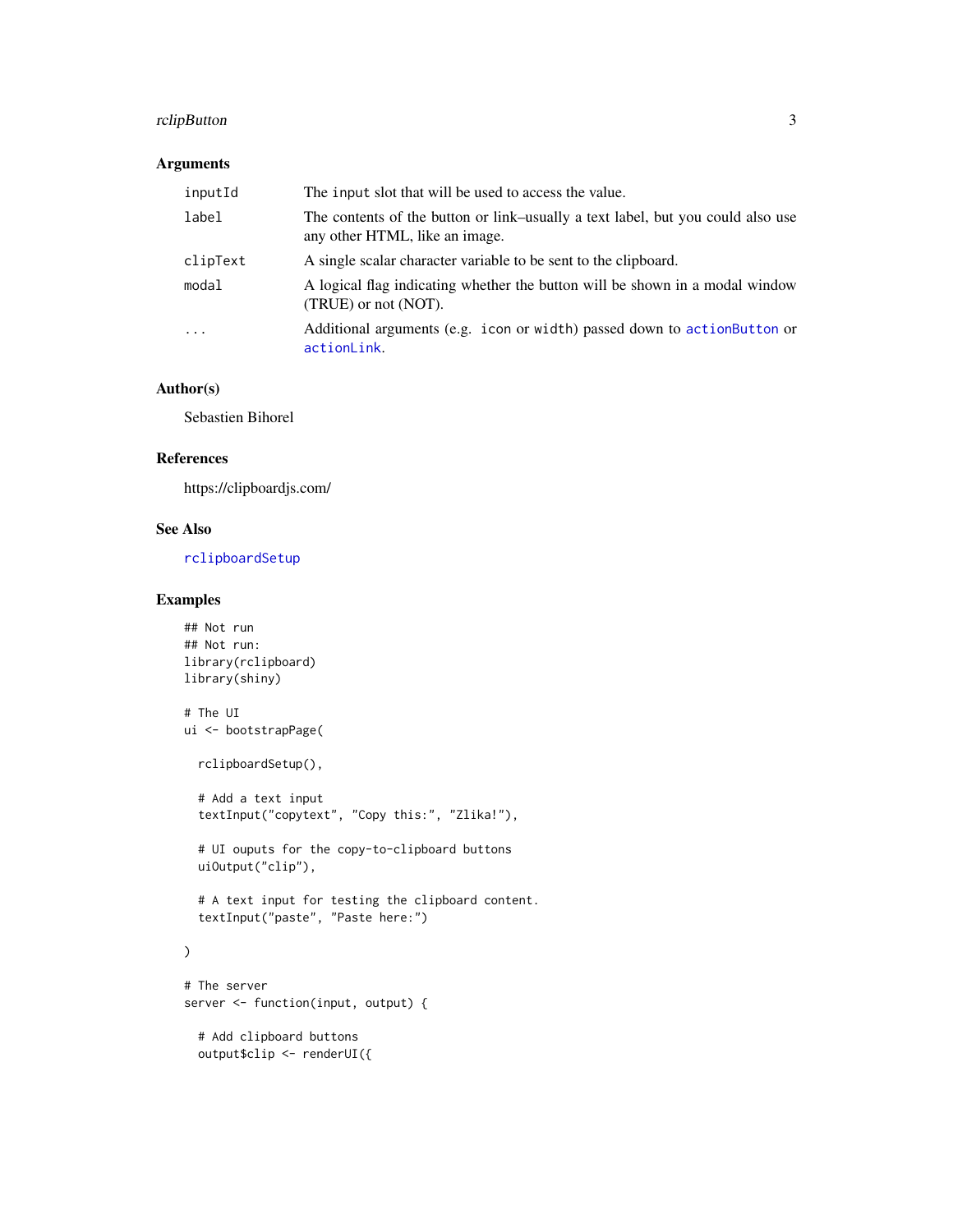```
rclipButton("clipbtn", "rclipButton Copy", input$copytext, icon("clipboard"))
 })
}
shinyApp(ui = ui, server = server)
## End(Not run)
```